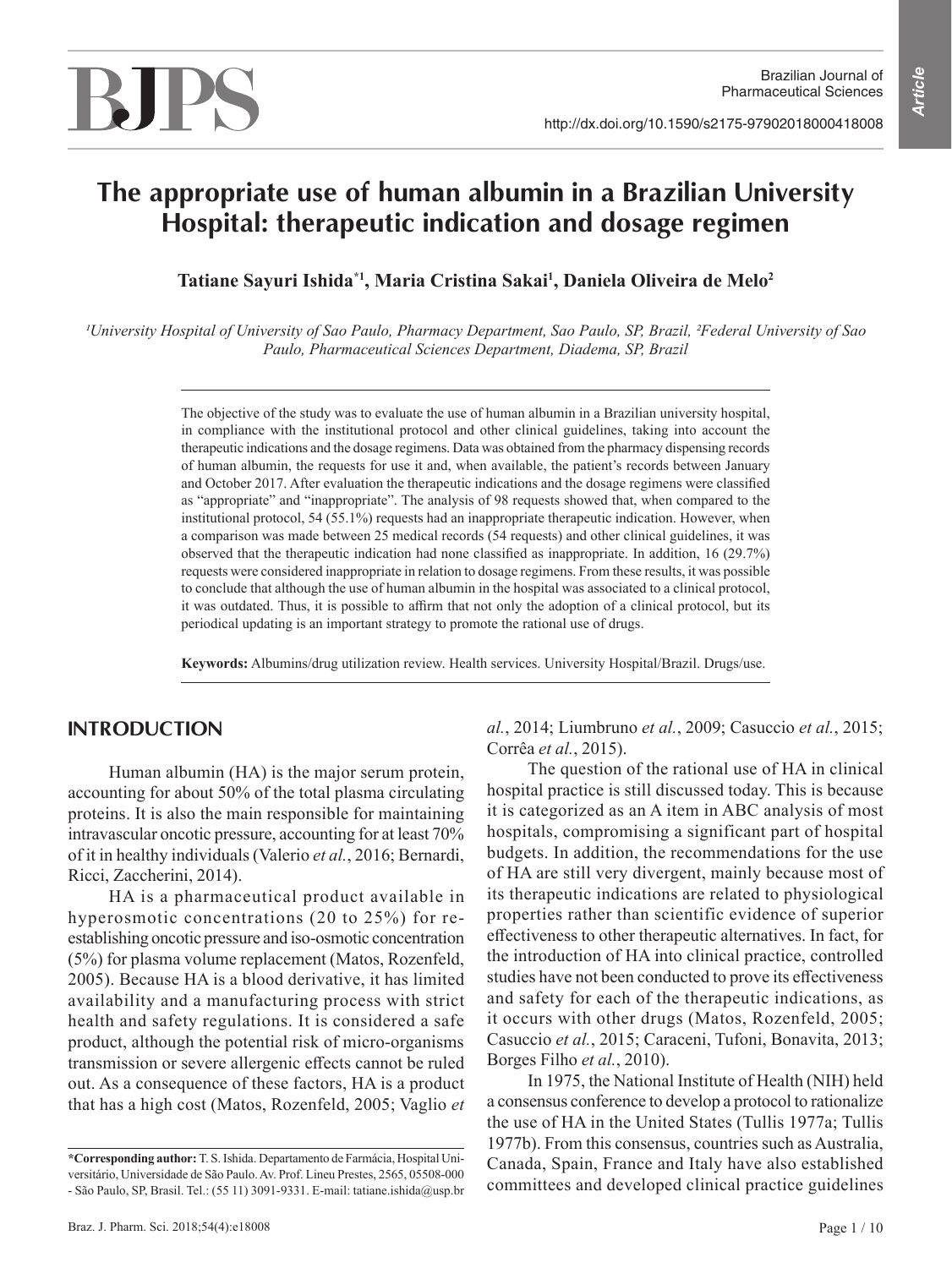or clinical protocols. Thus, the therapeutic indications of HA were classified as: 1) Approved indications, with convincing evidence; 2) Indications not approved, but with potential clinical benefit, most of the time with inconclusive evidence; 3) Indications not recommended (Casuccio *et al.*, 2015; Vermeulen, Ratko, Erstad, 2010; Liumbruno *et al.*, 2009; Stanford Health Care, 2017; Guy's and St. Thomas' NHS Foundation Trust, 2015; Caraceni *et al.*, 2016; National Plasma Products Expert Advisory Group - Scotland NHS, 2016; Ontario Regional Blood Coordinating Network, 2012; Lyu *et al.*, 2016).

Despite the establishment of these guidelines, the irrational use of HA is still very present in clinical practice. According to a European study published in 2013, up to 90% of HA prescriptions in clinical practice of several countries are not supported by clinical evidence, guidelines, or practical recommendations (Caraceni *et al.*, 2013).

In Brazil, the national guidelines for the rational use of HA were established by the National Agency of Sanitary Surveillance (ANVISA) by Directors' Collegiate Resolution (RDC) No. 115, dated May 10, 2004 (Brasil, 2004). In this guideline, indications were classified into: 1) Formal indications; 2) Debatable indications; 3) Unsubstantiated indications. A study carried out in a quaternary hospital located in São Paulo city pointed out that of a total of 14,799 bottles of 20% human albumin consumed between January and October 2007, 4,191 (28%) bottles were for unsubstantiated indications (Borges Filho *et al.*, 2010). A similar result was found in a study conducted in a general hospital in the city of Rio de Janeiro, where the rate of the unsubstantiated indications represented 20.9% of the total prescriptions evaluated between March and June 2001 (Matos, Rozenfeld, 2005).

The economic repercussion of the irrational use of HA is also often pointed out in studies of the appropriate use of this medicine. According to a prospective observational study carried out in two university hospitals in Spain between October 1995 and March 1996, only 8.1% of HA prescriptions were considered appropriate. Therefore, there was an irrational use of 2,893 bottles of HA with a significant financial impact (74,306 ECU) (Vargas *et al.*, 1997). The irrational use of HA in a quaternary hospital in São Paulo resulted in a loss of R\$ 1.36 million (Borges Filho *et al.*, 2010).

Considering that the national guideline that orientate the use of HA was published in 2004, the high cost of the drug and its relevance in clinical practice, this study aims to evaluate the appropriateness of requests for albumin use (therapeutic indication and dosing regimen) in a hospital, according to the institutional protocol and other clinical guidelines published in the last years (2007 – 2017).

## **MATERIAL AND METHODS**

This is a cross-sectional, descriptive, retrospective study conducted in a Brazilian medium complexity university hospital.

## **Place of study**

The University Hospital of the University of São Paulo (HU-USP) is a medium complexity hospital. With 259 beds, the hospital provides outpatient and emergency services to the local community of Butantã, a district of São Paulo city, and to the university community of USP (students, teachers and employees) and develops teaching and research activities in the healthcare field. The hospital has a Pediatric Emergency Room (PER) and an Adult Emergency Room (AER), in addition to 8 admission units: Clinical Surgery (CS), Medical Clinic (MC), Maternity (MAT), Nursery (NUR), Pediatric Clinic (PC), Adult Intensive Care Unit (AICU), Pediatric Intensive Care Unit (PICU) and Neonatal Intensive Care Unit (NICU).

## **Dispensation of human albumin at HU-USP**

The HA dispensing by the HU-USP Pharmacy Division is subject to an institutional protocol that was implemented in 2004 and is based on ANVISA RDC No. 115, dated May 10, 2004 (Brasil, 2004). This institutional protocol classifies the HA therapeutic indications as presented in Table I and does not provide recommendations on dosage.

According to the institutional protocol of HU-USP, for HA to be dispensed by the Pharmacy, the prescriber must submit a request form for using it. This request consisted of a form where the prescriber presented the diagnosis, the therapeutic indication, the dosage regimen (dose, frequency, administration route and treatment time) proposed for the patient. In addition, the prescriber marked one of the indications presented in Table I. The request was then evaluated by pharmacists and, if necessary, it was submitted for approval of the hospital board of directors. Then, the HA dispensing was electronically registered.

## **Inclusion and exclusion criteria**

We included all patients for who HA was requested between January 1, 2017 and October 31, 2017, regardless of age. Therefore, none patient would be excluded in analysis.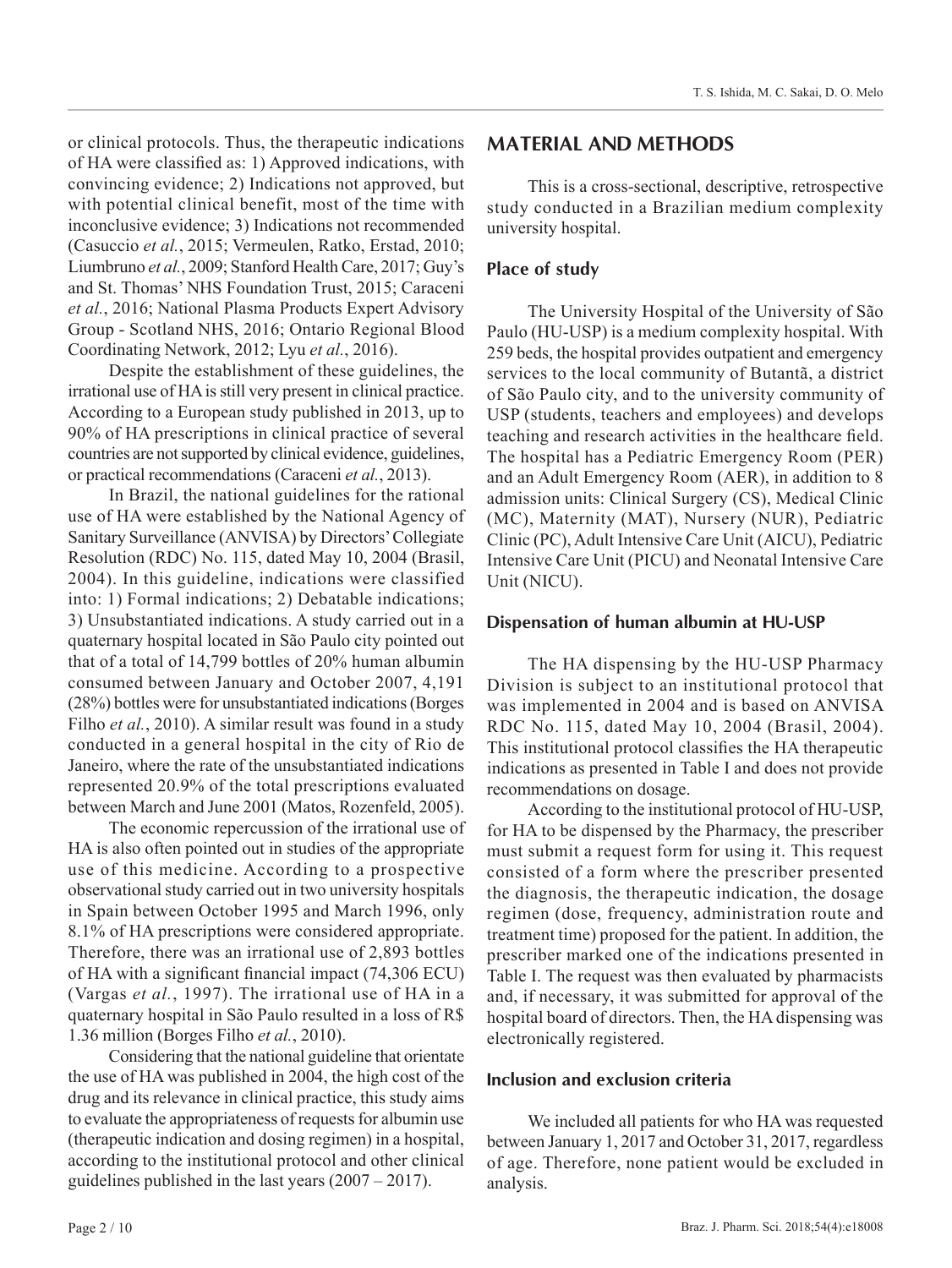**TABLE I** - HA therapeutic indications according to the institutional protocol of HU-USP

#### **Unquestionable indications**

Treatment of massive ascites by repeated paracentesis

After evacuation paracentesis in massive ascites

Hepatic cirrhosis and nephrotic syndrome, when there is diuretic-refractory edema, that pose imminent risk to patients' lives (massive pleural or pericardial effusion or ascites)

#### **Debatable indications**

In patients with cirrhosis and prevalence of spontaneous bacterial peritonitis

Newborn hyperbilirubinemia due to peri-natal hemolytic disease **Others**

If this option is checked, the prescriber must provide a justification for the use of human albumin.

#### **Data collect**

The information was obtained from the HA dispensing electronic record of the Pharmacy Division, the HA request forms, the medical records and prescriptions of the patients who received HA within the period defined by the study.

The electronic record consisted of software developed by the Department of Informatics of HU-USP, from which it was possible to extract reports on the consumption of HA in the hospital. From this report we obtained the number of bottles dispensed by the Pharmacy and the list of patients for whom HA was dispensed.

The data collected from the HA request forms were: patient identification number, admission unit, diagnosis and indication that would justify the use of HA, the proposed dosage regimen and treatment time.

From the patient identification number obtained in the HA request forms, we made consultations at the Statistical Medical Archive Service (SMAS) archives to analyze the patient's records. The medical records were classified as unavailable if after 3 attempts in this sector they were not available for consultation. Patientrelated complementary information (age and weight) and clinical status were obtained from the patient's records. In addition, the HA prescriptions were analyzed to verify the dosage regimen of these patients.

#### **Analysis of the appropriate use of human albumin**

The analysis of the appropriate use of albumin was performed according to two criteria: therapeutic indication in accordance with institutional protocol - based on RDC No. 115, dated May 10, 2004; indication and dosage regimen, according to HA clinical guidelines published in the last years  $(2007 – 2017)$ .

#### *Institutional protocol: therapeutic indication*

Knowing that the objective of this stage is to classify therapeutic indications presented in the HA request forms as "appropriate" or "inappropriate" in relation to the institutional protocol, the following strategy was adopted:

Initially, the therapeutic indications checked in the HA request forms were ranked according to the classification presented in Table I (unquestionable, debatable, and other indications). Indications marked "unquestionable" and "debatable" were classified as "appropriate" because they were indications where albumin using was supported by the institutional protocol. The indications marked "other" had their justifications analyzed because there could be a filling error. If the indication was described in the protocol, it would be classified as "appropriate"; in other situations, the indication was considered "inappropriate".

#### *Clinical protocols published in the last years: therapeutic indication and dosage regimen*

For this stage, a search was made to find clinical protocols that presented recommendations for the rational use of albumin. Pubmed database and Google® web search engine were used, applying the following descriptors: clinical practice guide, clinical protocol and albumin in English, Portuguese and Spanish languages. Only the documents published in the last years (2007 – 2017) were included in the analysis. From the findings, a table was drawn up with the synthesis of recommendations for each of the therapeutic indications of HA.

The use of HA was considered "appropriate" in those cases that the use reported in the medical record were in agreement with the recommendations found in the review. In cases that the conditions for the use of HA were recommended, the indication was considered appropriate only if the patient's condition met these criteria. The use was classified as "inappropriate" only in those situations that there was no recommendation or it was contrary to the recommendation. In the case of the dosage regimen analysis, dose and proposed treatment time were main criteria evaluated. In this stage of analysis, data of the request forms and medical records were considered.

#### **Ethical aspects**

The study was submitted to the Research Ethics Committee (REC) of the Faculty of Pharmaceutical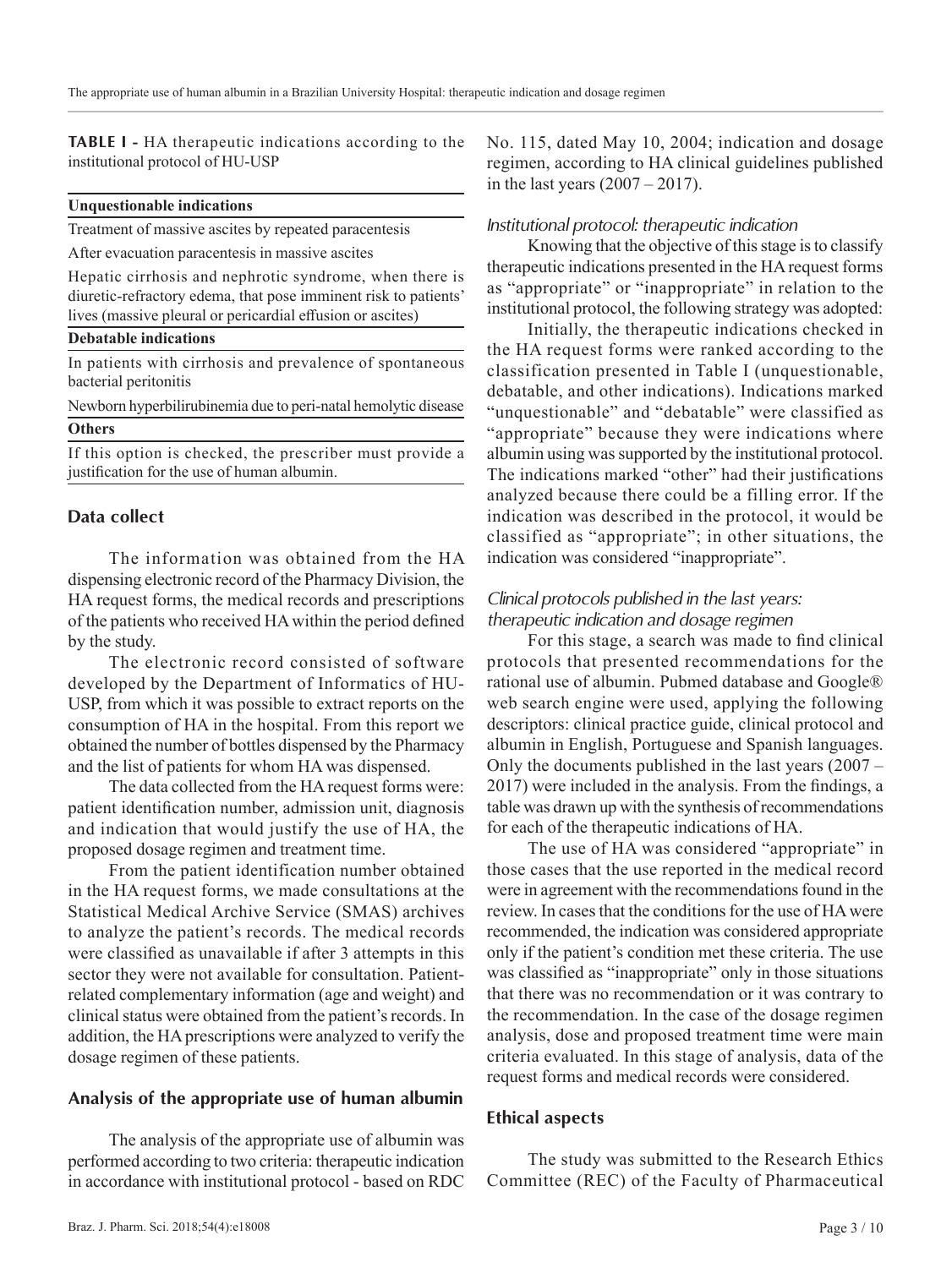Sciences of the University of São Paulo and the University Hospital of the University of São Paulo (CAAE: 65583017.8.3001.0076). Since the study offered minimal risk to the patients involved, the application of the Informed Consent Form (ICF) was dispensed.

## **RESULTS AND DISCUSSION**

According to the pharmacy dispensing records, HA was dispensed for 46 patients between January and October 2017. The Pharmacy Division received 98 requests in this period, with the request average number per patient being  $2.1 \pm 1.5$ , ranging from 1 to 7 requests per patient. This variation was observed because some patients received HA on more than one occasion, which is also reported in other studies (Matos, Rozenfeld, 2005). In addition, for indications where HA needed to be given for more than one day (e.g., spontaneous bacterial peritonitis or hepatorenal syndrome), it was not uncommon to present a request form for each day that HA would be given. Perhaps a modification in the "treatment time" field to fill in the request form will minimize this misinterpretation.

In HU-USP, the use of HA was common among adults (55; 56.1%) and pediatric patients (43; 43.9%) as can be seen in Table II. The admission unit that most requested HA was PICU (28; 28.6%), followed by MC (24; 24.5%) and AER (19; 19.4%). This distribution is not related to the results found in other studies that analyzed the appropriate use of HA in their hospitals. This difference occurred mainly from the fact that the studies found in the literature were performed in tertiary and quaternary hospitals, so that the units that most requested HA in these hospitals were specialized units such as gastroenterology, cardiology and transplantation (Casuccio *et al.*, 1998, Borges Filho *et al.*, 2010, Vargas *et al.*, 1997).

#### **Analysis of the appropriate use of human albumin**

#### *Institutional protocol: therapeutic indication*

The indications marked in the 98 requests are presented in Table III.

From the results obtained in Table III it was possible to observe that 51 (52.0%) of the 98 requests marked the option "other" when requesting HA for the Pharmacy Division, mainly among pediatric patients. Other Brazilian studies have also shown that HA is frequently requested for other indications not included in the national guidelines (Borges Filho *et al.*, 2010; Matos, Rozenfeld, 2005). However, in these studies, the rate of unsubstantiated indications was 28% and 20.9%, respectively, with small or none contribution of

**TABLE II -** Requests for human albumin, per admission unit (HU-USP, from January to October 2017)

|                                        | Unit        | N(%        |
|----------------------------------------|-------------|------------|
| <b>Adult</b><br>$(≥ 15 \text{ years})$ | MC          | 24(24.5)   |
|                                        | AER         | 19(19.4)   |
|                                        | <b>CS</b>   | 7(7.1)     |
|                                        | <b>AICU</b> | 5(5.1)     |
|                                        | All         | 55 (56.1)  |
| <b>Pediatric</b><br>$(< 15$ years)     | <b>PICU</b> | 28(28.6)   |
|                                        | PC          | 11(11.2)   |
|                                        | <b>PER</b>  | 2(2.0)     |
|                                        | <b>NICU</b> | 2(2.0)     |
|                                        | All         | 43 (43.9)  |
| <b>Total</b>                           |             | 98 (100.0) |

MC - Medical Clinic; AER - Adult Emergency Room; CS - Clinical Surgery; AICU - Adult Intensive Care Unit; PICU - Pediatric Intensive Care Unit; PC - Pediatric Clinic; PER - Pediatric Emergency Room; NICU - Neonatal Intensive Care Unit.

pediatric patients. When only adult patients of the study are considered, the rate of unsubstantiated indications was 14 (14.3%), becoming more similar to the rates found in the literature. Unfortunately, the scientific literature on the HA use in pediatric populations is scarce, which makes it impossible to compare them with the results found in the present study.

It is important to highlight that these 51 requests with the "other" option marked referred to 29 patients, of which 3 presented more than one request with different indications ("unquestionable" and "other") in a short period (maximum of 3 days). These 3 patients were pediatric and the "unquestionable" indication was " liver cirrhosis and nephrotic syndrome", when there is diureticrefractory edema, that pose imminent risk to patients' lives (massive pleural or pericardial effusion or ascites), while the indication "other" was related to "nephrotic syndrome". This "duplicity" of choice (between "unquestionable" and "other" indications) was also observed in the study by Matos and Rozenfeld (2005), but the cause of this "duplicity" was not presented. In the present study, what was observed is an apparent contradiction, since a single disease (nephrotic syndrome) was between the "unquestionable" and "other" indications. One possible explanation for this finding was the specificity of the criteria for the use of HA in nephrotic syndrome to be considered unquestionable. According to RDC No. 115, dated May 10, 2004, the use of HA for this indication is only recommended for cases in which "there are edemas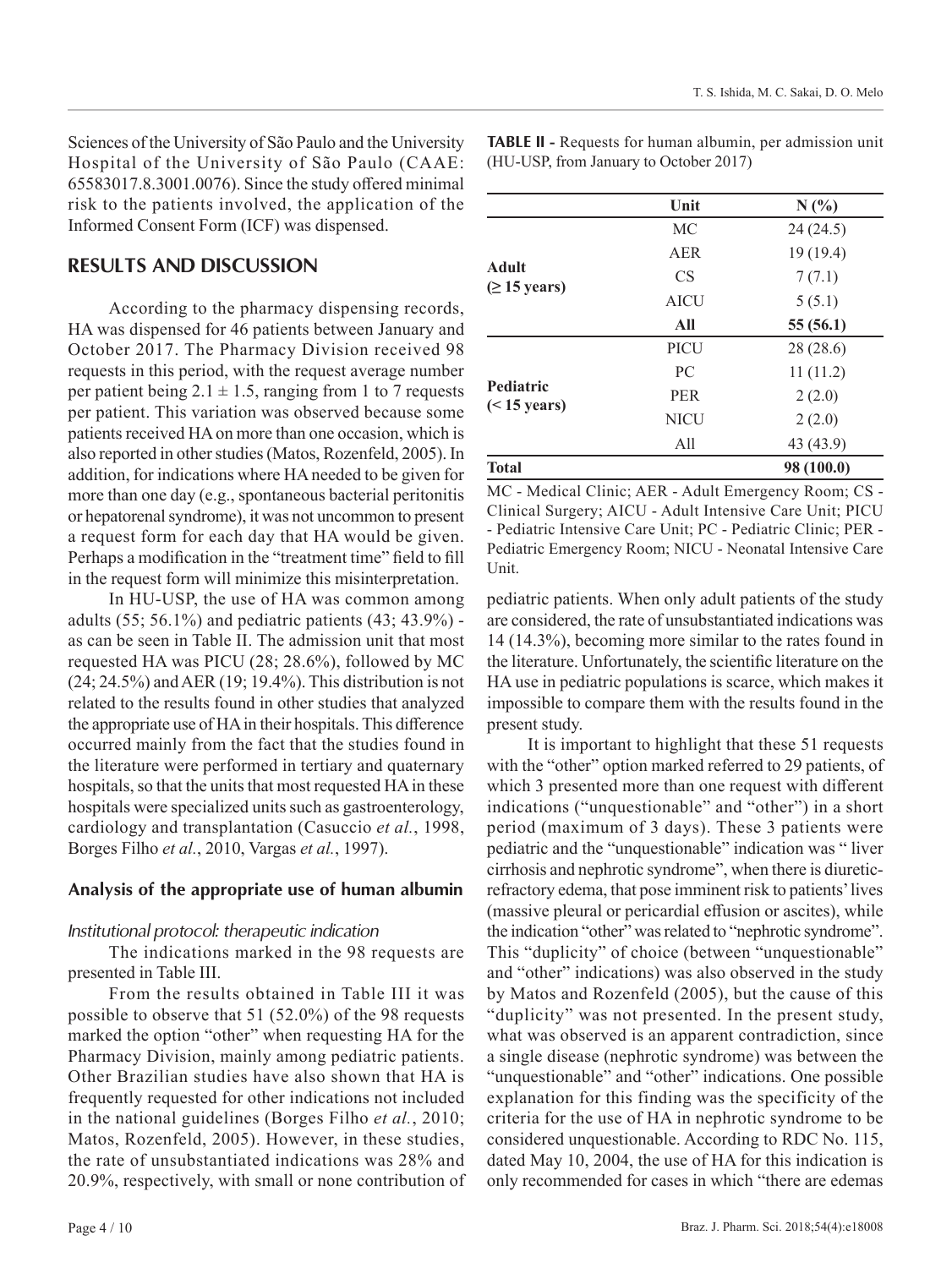| Indications      |                                                                                                                                                                                           | Adult<br>$N(\%)$ | Pediatric<br>$N(\%)$ | $N(\%)$  |
|------------------|-------------------------------------------------------------------------------------------------------------------------------------------------------------------------------------------|------------------|----------------------|----------|
|                  | Treatment of massive ascites by repeated paracentesis                                                                                                                                     | 3(3.1)           | 0(0.0)               | 3(3.1)   |
|                  | After evacuation paracentesis in massive ascites                                                                                                                                          | 5(5.1)           | 0(0.0)               | 5(5.1)   |
| Unquestionable   | Hepatic cirrhosis and nephrotic syndrome, when there is diuretic-<br>refractory edema, that pose imminent risk to patients' lives (massive<br>pleural or pericardial effusion or ascites) | 13(13.3)         | 5(5.1)               | 18(18.4) |
|                  | All                                                                                                                                                                                       | 21(21.5)         | 5(5.1)               | 26(26.6) |
|                  | In patients with cirrhosis and prevalence of spontaneous bacterial<br>peritonitis                                                                                                         | 18(18.4)         | 0(0.0)               | 18(18.4) |
| <b>Debatable</b> | Newborn hyperbilirubinemia due to peri-natal hemolytic disease<br>(HDN)                                                                                                                   | 0(0.0)           | 0(0.0)               | 0(0.0)   |
|                  | All                                                                                                                                                                                       | 18(18.4)         | 0(0.0)               | 18(18.4) |
|                  | Shock related (hypovolemic or septic)                                                                                                                                                     | 1(1.0)           | 27(27.6)             | 28(28.6) |
|                  | Related to hepatorenal syndrome                                                                                                                                                           | 10(10.2)         | 0(0.0)               | 10(10.2) |
|                  | Related to nephrotic syndrome                                                                                                                                                             | 0(0.0)           | 8(8.2)               | 8(8.2)   |
| <b>Others</b>    | Related to anuria or oliguria                                                                                                                                                             | 2(2.1)           | 1(1.0)               | 3(3.1)   |
|                  | Related to edema or anasarca                                                                                                                                                              | 1(1.0)           | 1(1.0)               | 2(2.0)   |
|                  | All                                                                                                                                                                                       | 14(14.3)         | 37(37.7)             | 51(52.0) |
| Unregistered     |                                                                                                                                                                                           | 2(2.1)           | 1(1.0)               | 3(3.1)   |
| <b>Total</b>     |                                                                                                                                                                                           | 55(56.1)         | 43 (43.9)            | 98 (100) |

**TABLE III -** Indications marked in the request form for human albumin use (HU-USP, from January to October 2017)

that are refractory to diuretics and pose an imminent risk to patients' lives (massive pleural effusions or pericardial or ascites)". Therefore, for those patients that treatment was not refractory to diuretics or, in the prescriber's evaluation was not characterized as a condition of imminent risk to patient's life, the use of HA was not recommended, being included in the option "other ".

Therefore, due to the impossibility of verifying if the requests whose "other" option was marked and the justification related to the nephrotic syndrome respected the condition of refractoriness or life-threatening, the indication of HA for these requests was considered "inappropriate". In addition, none of the other justifications could be supported by the protocol, and therefore all requests with the "other" option marked were considered "inappropriate". Requests classified as "unregistered", that is, those that had no indication marked in the request were also considered inappropriate. The final result of this classification, with the analysis of the appropriate indication of the HA according to the institutional protocol is presented in Table IV.

Clinical protocols published in the last years: therapeutic indication and dose regimen

The synthesis of the recommendations was performed with recommendations of five clinical protocols **TABLE IV -** Analysis of the appropriate therapeutic indications of human albumin according to the institutional protocol (HU-USP, from January to October 2017)

| <b>Indications</b>                                         | $N(\%)$   |
|------------------------------------------------------------|-----------|
| Appropriate in relation to the institutional<br>protocol   | 44 (44.9) |
| Inappropriate in relation to the institutional<br>protocol | 54 (55.1) |
| <b>Total</b>                                               | 98 (100)  |

and is shown in Table V. Only the therapeutic indications in the requests of using HA in HU-USP are presented.

When searching medical records of the 46 patients who received HA during the study period, only 25 (54.3%) were available for consultation at the SMAS. Therefore, at this stage, the analysis was limited to 25 patients, resulting in 54 forms.

Analyzing the recommendations of the synthesis table, it was observed that, for some indications, the use of HA was conditioned. For example, according to the summary table the use of HA in cases of spontaneous bacterial peritonitis should be associated with the antibiotics use. Table VI presents these conditions of using.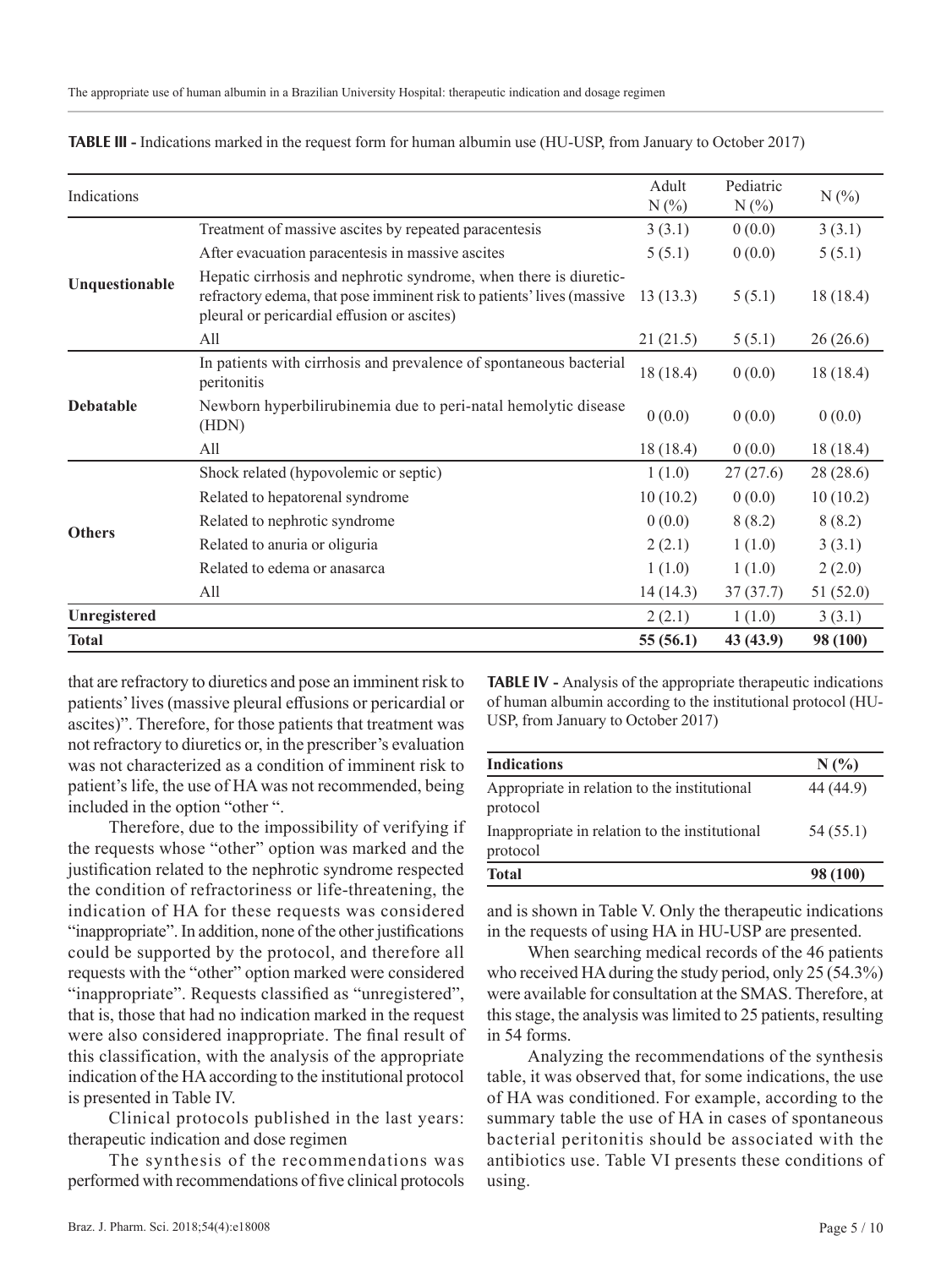Table VII presents the comparison between the information found in the medical records and the presented conditions and the table of synthesis (Table V).

affirm that the conditions presented in Table VI were followed in all cases in which the HA use was indicated. This suitability rate was higher than that observed in other studies of the appropriate use of HA. The study

**TABLE V -** Synthesis of recommendations for human albumin use

In other words, from Table VII it was possible to

| <b>Indication</b>                    | Recommendation                                                                                                                                                                                                                                                                                                                                                                                                                                                                                                                                                                  | Dosing recommendation                                                                                                                                                                                                                                                               |  |
|--------------------------------------|---------------------------------------------------------------------------------------------------------------------------------------------------------------------------------------------------------------------------------------------------------------------------------------------------------------------------------------------------------------------------------------------------------------------------------------------------------------------------------------------------------------------------------------------------------------------------------|-------------------------------------------------------------------------------------------------------------------------------------------------------------------------------------------------------------------------------------------------------------------------------------|--|
|                                      | <b>Small volume</b> (< 4 or 5 liters) - Use crystalloids as<br>first choice (University Hospital Consortium, 2010).<br>If management of condition is refractory to sodium<br>restriction (90mmol/day), HA may be considered<br>(Liumbruno et al., 2009). In patients with cirrhosis:<br>HA may be indicated as option if there are concerns<br>regarding use of synthetic colloids or crystalloids<br>(volume overload, renal failure, coagulopathy)<br>(Stanford Health Care, 2017; Guy's and St. Thomas'<br>NHS Foundation Trust, 2015; Caraceni et al., 2016).               | 20 g of albumin 20% per every 3L ascites<br>drained or 20 g of albumin per every 2L if renal<br>function impaired (Guy's and St. Thomas'<br>NHS Foundation Trust, 2015; National Plasma<br>Products Expert Advisory Group - Scotland                                                |  |
| Paracentesis                         | <b>Large volume</b> ( $\geq 4$ or 5 liters) – There is widespread<br>consensus on the HA use (Vermeulen, Ratko, Erstad,<br>2010; Liumbruno et al., 2009). In patients with<br>cirrhosis: Should be use HA and avoid combinations<br>with other plasma expanders to reduce the dose of HA.<br>Consider oral midodrine or terlipressin, mainly in<br>critical care (Guy's and St. Thomas' NHS Foundation<br>Trust, 2015; Caraceni et al., 2016; National Plasma<br>Products Expert Advisory Group - Scotland NHS,<br>2016; Ontario Regional Blood Coordinating Network,<br>2012). | NHS, 2016).<br>6 to 8 g of albumin 25% per every liter ascitic<br>fluid removed (Vermeulen, Ratko, Erstad, 2010;<br>Liumbruno et al., 2009; Stanford Health Care,<br>2017; Caraceni et al., 2016).                                                                                  |  |
|                                      | For diagnosis of Suspected <sup>A</sup> - HA may benefit.<br>Diuretics use should be discontinued and considered<br>volume expansion with HA for 2 consecutive days,<br>then it should be evaluated if there was improvement<br>of renal function (Vermeulen, Ratko, Erstad, 2010;<br>Liumbruno et al., 2009; Stanford Health Care, 2017).<br>In patients with cirrhosis: HA is used regularly                                                                                                                                                                                  | <b>Suspected -</b> 1 g/kg of albumin 25% (up to 100 g)<br>daily for 2 consecutive days (Vermeulen, Ratko,<br>Erstad, 2010; Stanford Health Care, 2017; Guy's<br>and St. Thomas' NHS Foundation Trust, 2015;<br>Caraceni et al., 2016).<br>Confirmed - Day 1: 1g/kg of albumin 5% or |  |
| Hepatorenal<br><b>Syndrome (HRS)</b> | (Caraceni et al., 2016).<br>Confirmed <sup>B</sup> - HA may be clinically indicated after 72<br>hours, nephrology and hepatology services should be<br>consulted on the maintenance of the HA use. Should<br>be used with vasoconstricting drugs (midodrine                                                                                                                                                                                                                                                                                                                     | 20%<br>Day 2 to 16: 20 to 40 g of albumin 5% or 20%<br>daily (Vermeulen, Ratko, Erstad, 2010; National<br>Plasma Products Expert Advisory Group -<br>Scotland NHS, 2016)                                                                                                            |  |
|                                      | and octreotide) (Vermeulen, Ratko, Erstad, 2010;<br>Liumbruno et al., 2009; Stanford Health Care, 2017;<br>National Plasma Products Expert Advisory Group<br>- Scotland NHS, 2016; Lyu et al.; 2016). Eligible<br>for liver transplantation: HA should be used with<br>vasoactive drugs, consider terlipressin (Guy's and St.                                                                                                                                                                                                                                                   | Day 1: 1 g/kg of albumin 20% or $25%$<br>Day 2 to 14: $0.5$ g/kg of albumin 20% or<br>25% daily (Guy's and St. Thomas' NHS<br>Foundation Trust, 2015; Ontario Regional Blood<br>Coordinating Network, 2012).                                                                        |  |
|                                      | Thomas' NHS Foundation Trust, 2015). In patients<br>with cirrhosis: HA should be given with other<br>vasoconstrictors (noradrenaline or midodrine plus<br>octreotide) (Caraceni et al., 2016).                                                                                                                                                                                                                                                                                                                                                                                  | Albumin should be given with vasoconstrictors<br>(Caraceni et al., 2016; National Plasma Products<br>Expert Advisory Group - Scotland NHS, 2016).                                                                                                                                   |  |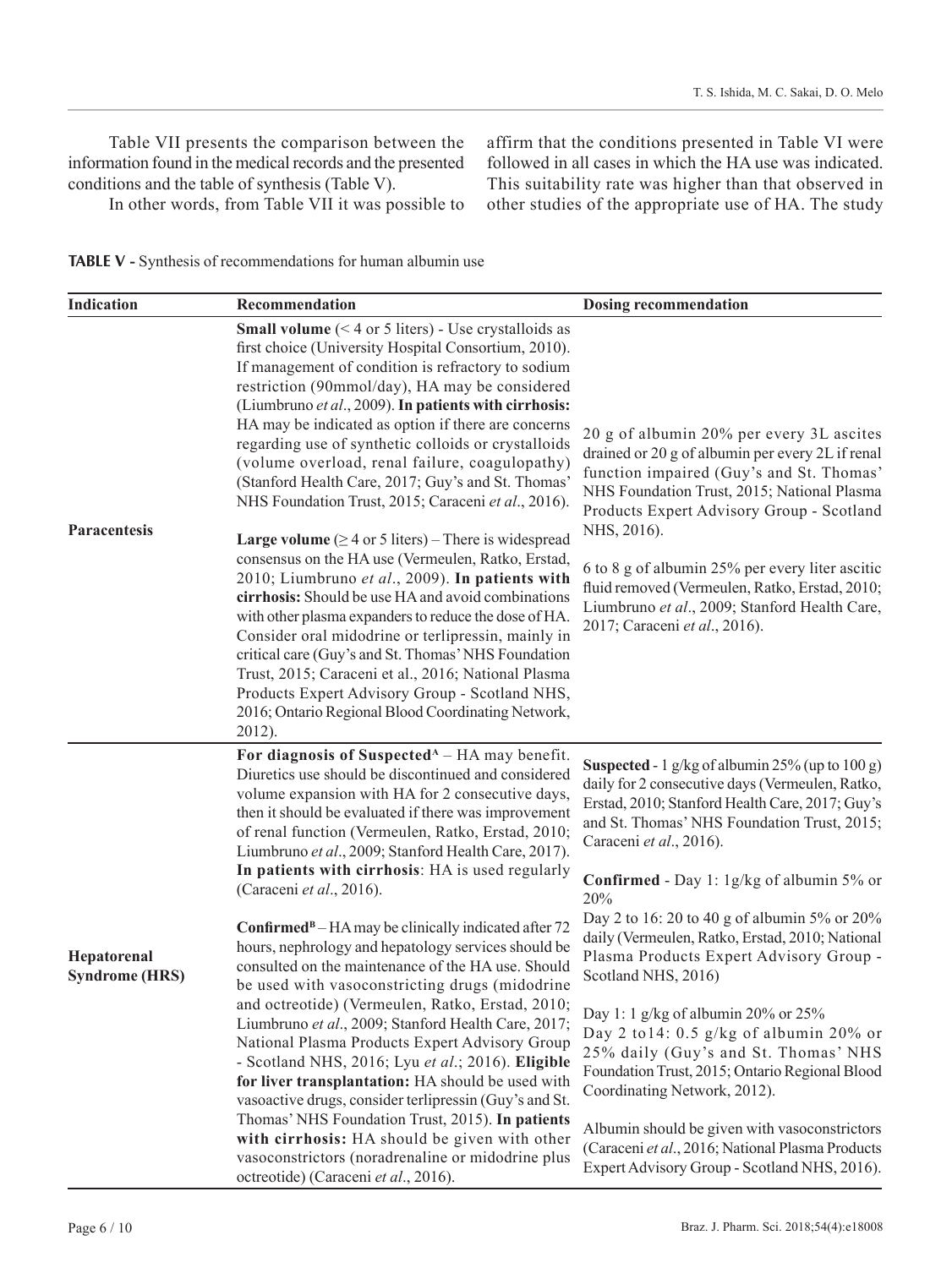| <b>Indication</b>                                        | Recommendation                                                                                                                                                                                                                                                                                                                                                                                                                                                                                                                                                                                                                                                                                                                                                                                                                                | <b>Dosing recommendation</b>                                                                                                                                                                                                                                                                                    |
|----------------------------------------------------------|-----------------------------------------------------------------------------------------------------------------------------------------------------------------------------------------------------------------------------------------------------------------------------------------------------------------------------------------------------------------------------------------------------------------------------------------------------------------------------------------------------------------------------------------------------------------------------------------------------------------------------------------------------------------------------------------------------------------------------------------------------------------------------------------------------------------------------------------------|-----------------------------------------------------------------------------------------------------------------------------------------------------------------------------------------------------------------------------------------------------------------------------------------------------------------|
| <b>Spontaneous Bacterial</b><br><b>Peritonitis (SBP)</b> | HA may be used. Some authors recommend use of<br>HA according clinical conditions (including patients<br>with cirrhosis) (Vermeulen, Ratko, Erstad, 2010;<br>Stanford Health Care, 2017; Guy's and St. Thomas'<br>NHS Foundation Trust, 2015; National Plasma<br>Products Expert Advisory Group - Scotland NHS,<br>2016; Ontario Regional Blood Coordinating Network,<br>2012).<br>Low-risk patients <sup><math>c</math></sup> – decision on use of HA should be<br>individualised; HA use could be restricted to "high"<br>risk patients.<br>High-risk patients - HA administration is mandatory<br>for patients with cirrhosis and is not recommended<br>the use of crystalloids and synthetic colloids or<br>association these with HA (Caraceni et al., 2016;<br>National Plasma Products Expert Advisory Group -<br>Scotland NHS, 2016). | Day 1: 1.5 g/kg of albumin 5%, 20% or 25%.<br>Day 3: 1 g/kg of albumin 5%, 20% or 25%.<br>(Caraceni et al., 2016; National Plasma Products<br>Expert Advisory Group - Scotland NHS, 2016).<br>Albumin should be given in association with<br>antibiotics (Guy's and St. Thomas' NHS<br>Foundation Trust, 2015). |
| <b>Severe Nephrotic</b><br><b>Syndrome</b>               | HA may be considered in cases with severe<br>refractory edema or symptoms and signs of sub-acute<br>intravascular volume depletion, including oliguria,<br>poor peripheral perfusion, abdominal pain, raised<br>creatinine and haematocrit; always under supervision NHS Foundation Trust, 2015).<br>of consultant paediatric nephrologist (Guy's and St.<br>Thomas' NHS Foundation Trust, 2015).                                                                                                                                                                                                                                                                                                                                                                                                                                             | 1g/kg of albumin 20% over 6 hours, with or<br>without loop diuretic (Guy's and St. Thomas'                                                                                                                                                                                                                      |
| <b>Maldistributive shock</b>                             | Crystalloids should be considered first-line therapy<br>(Vermeulen, Ratko, Erstad, 2010; National Plasma<br>Products Expert Advisory Group - Scotland NHS, Adults: 20 to 40 g of albumin over 30 to<br>2016). Inappropriate use of HA (Stanford Health Care, 60 minutes (Guy's and St. Thomas' NHS<br>2017). Maybe used in patients with refractory septic Foundation Trust, 2015).<br>shock who have received resuscitation with crystalloid<br>and require >0.2mcg/kg/min of norepinephrine (Guy's Children: Without evidence.<br>and St. Thomas' NHS Foundation Trust, 2015).<br>Consider use of HA in critical care (Lyu et al., 2016).                                                                                                                                                                                                   |                                                                                                                                                                                                                                                                                                                 |

#### **TABLE V** - Synthesis of recommendations for human albumin use (cont.)

A – Suspected HRS: serum creatinine >1.5 mg/dL in the presence of cirrhosis, B – Confirmed HRS: i. serum creatinine >1.5 mg/dL in the presence of cirrhosis; ii. absence of shock, ongoing bacterial infection, and/or current treatment with nephrotoxic drugs; iii. absence of sustained improvement in renal function after discontinuation of diuretics and a trial of albumin 1 g/kg; iv. absence of proteinuria (<500 mg/day) or hematuria (<50 red cells per high-power field); v. absence of ultrasonographic evidence of obstructive uropathy or parenchymal renal disease. C - Low risk patients: baseline serum bilirubin <4 mg/dL and serum creatinine <1 mg/dL<sup>3</sup>.

**TABLE VI** - Conditions for the use of HA according to other clinical protocols

| Indication                              | Recommendation                          |
|-----------------------------------------|-----------------------------------------|
| Paracentesis                            | Volume of ascites fluid drained $(>4L)$ |
| Hepatorenal Syndrome                    | Without evaluation criteria             |
| Spontaneous Bacterial Peritonitis (SBP) | Association with antibiotics            |
| Nephrotic syndrome in children          | Refractory condition to diuretic use    |
| Maldistributive shock                   | Refractory condition to crystalloid use |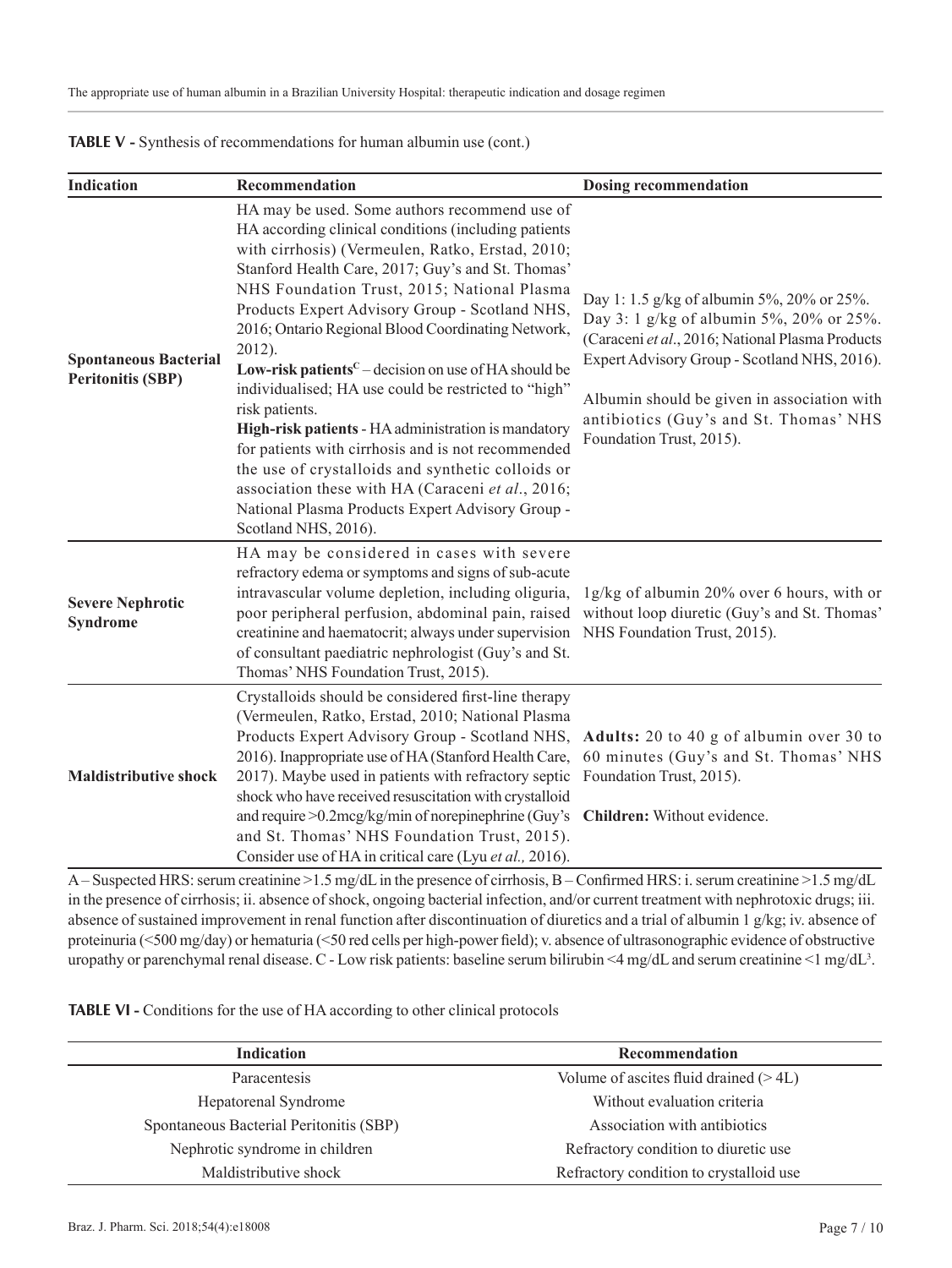whose numbers approached most was an Italian study conducted in October 2013. According to this study, the indication suitability was observed in 83.3% of the requests (Casuccio *et al.*, 2015).

**TABLE VIII -** Analysis of dosage regimens suitability, according to other clinical protocols (HU-USP, from January to October 2017)

| Dosage regimen                          | $N(\%)$   |  |
|-----------------------------------------|-----------|--|
| Appropriate                             | 13(24.1)  |  |
| Maldistributive shock                   | 9(16.7)   |  |
| Nephrotic syndrome in children          | 8 (14.8)  |  |
| Spontaneous bacterial peritonitis (SBP) | 5(9.2)    |  |
| High volume paracentesis                | 3(5.5)    |  |
| Suspicion of hepatorenal syndrome       | 38 (70.3) |  |
| A <sup>11</sup>                         |           |  |
| Inappropriate                           | 4(7.4)    |  |
| Spontaneous bacterial peritonitis (SBP) | 4(7.4)    |  |
| Suspicion of hepatorenal syndrome       | 3(5.6)    |  |
| Maldistributive shock                   | 3(5.6)    |  |
| Nephrotic syndrome in children          | 2(3.7)    |  |
| No indication of use                    | 0(0.0)    |  |
| High volume paracentesis                | 16(29.7)  |  |
| A11                                     |           |  |
| Total                                   | 54 (100)  |  |

When comparing the suitability rate of the therapeutic indications, according to the institutional protocol (Table IV), with the suitability rate of the therapeutic indications, according to other clinical protocols (Table VII), it is possible to observe a great divergence between the two suitability profiles. According to the RDC n<sup>o</sup> 115, the use of HA is considered inappropriate for maldistributive shock (volemic or septic) and hepatorenal syndrome. In the case of shock, the use of HA is still much debated in clinical practice, so its use is not yet recommended in many clinical protocols. This is because the use of HA as a volume expander in critically ill patients in septic shock is considered safe (Caraceni *et al.*, 2015). However, when comparing the use of colloids (HA) and crystalloids as volume expander, no superiority was found in relation to the effectiveness of the colloid on the crystalloid, so that the crystalloid is recommended as a first choice solution because its lower cost and lower rate of adverse effects (Medeiros *et al.*, 2015). However, in the case of hepatorenal syndrome, the use of HA is already considered a formal indication (Valerio *et al.*, 2016; Bernardi, Ricci,

Zaccherini, 2014). Thus, from the results obtained, it is possible to affirm that an updating of the institutional protocol is necessary, including septic shock as a condition in which HA is adequately indicated when the patient is refractory to crystalloids, and hepatorenal syndrome as an appropriate indication therapy for the use of HA.

Regarding the dosage regimen, Table VIII presents the comparison between those found in medical records and the recommended in Table VI.

Different from the appropriateness of the indication profile presented in Table VIII, when the dosage regimen was analyzed, inappropriate use was observed in 16 (29.7%) requests. When searching for studies to compare the profile found, it was observed that, despite the inappropriate use of HA is widely discussed in the literature, no study has yet evaluated the types found. In the present study, inadequate dosage varied mainly in relation to the HA prescribed dose and the treatment time. In addition, in the case of septic shock, no guideline studied showed a definite dosage for the use of HA in children. However, databases such as Micromedex® and Lexicomp®, and references such as the Blackbook Pediatria, indicated the use of HA for this condition. The most frequently found dose was 1 g/kg. Given that the institutional protocol does not show dosage schedules in the HA request form, the present study proposes that when updating this protocol, the dosage regimens must be included.

**TABLE VII -** Analysis of the appropriateness of therapeutic indications, according to other clinical protocols (HU-USP, from January to October 2017)

| <b>Indications</b>                      | $N(\%)$  |  |
|-----------------------------------------|----------|--|
| Appropriate                             |          |  |
| Maldistributive shock                   | 16(29.6) |  |
| Nephrotic syndrome in children          | 12(22.2) |  |
| Spontaneous bacterial peritonitis (SBP) | 12(22.2) |  |
| Suspicion of hepatorenal syndrome       | 7(13.0)  |  |
| High volume paracentesis                | 5(9.3)   |  |
| Inappropriate                           |          |  |
| No indication of use                    | 2(3.7)   |  |
| <b>Total</b>                            | 54 (100) |  |

### **Limitations and strengths of the study**

Regarding the study limitations, it was performed in a university medium complexity hospital where the use of HA should not be very frequent. Thus, the profile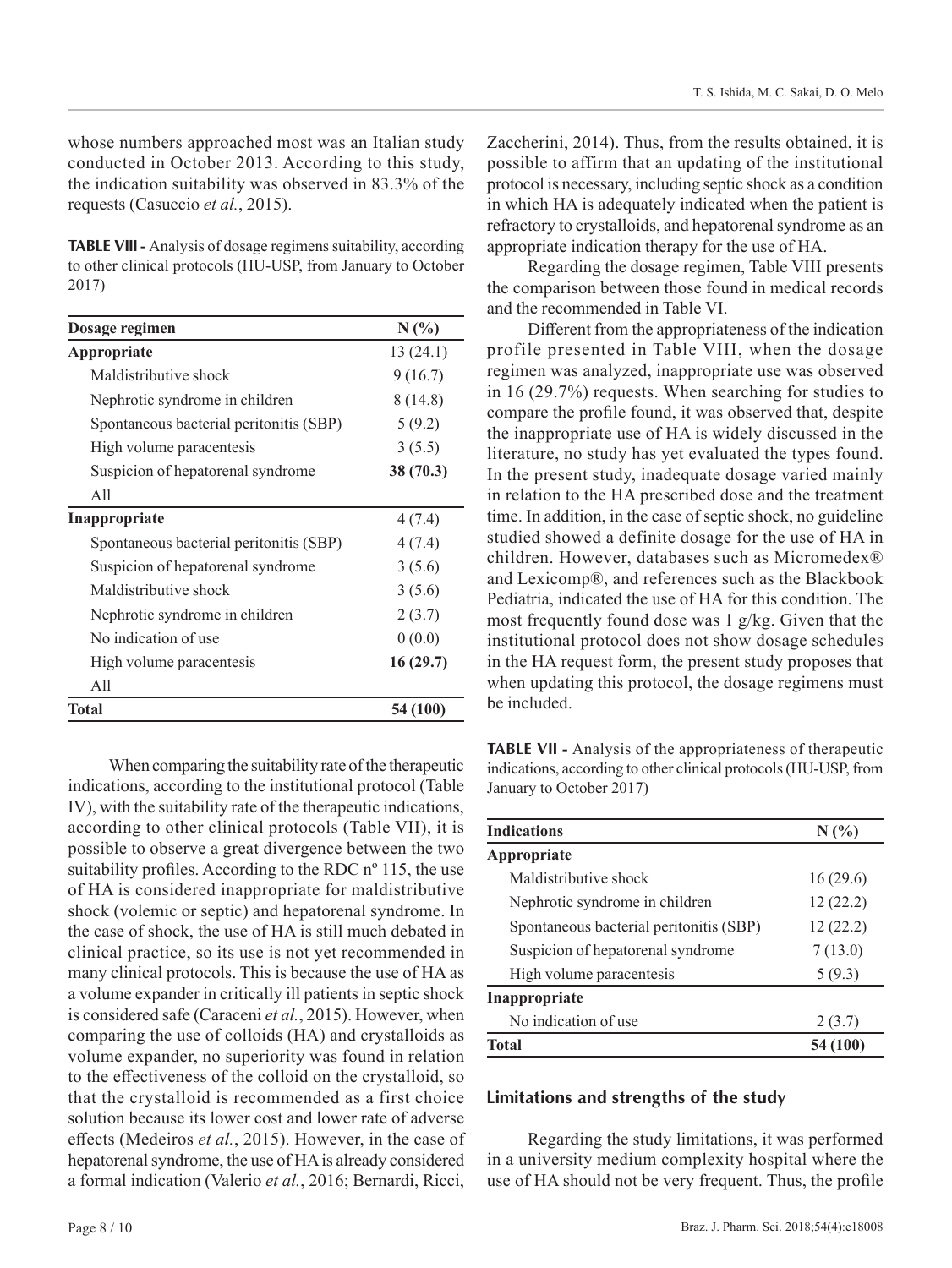of HA use in the institution can be very particular, not being similar to the profile of use found in the literature. In addition, the review to seek information on albumin use in clinical protocols was not performed in a systematic manner, with evaluation of the documents quality. Finally, the unavailability of almost 50% of patient's records reduced the sample size and may have affected the suitability rate of the therapeutic indications.

On the other hand, the question of the rational use of albumin is still current and there are few studies of HA that include pediatric patients or the suitability of dose regimens. In addition, the fact that compliance with other clinical protocols is much higher than when comparing with the institutional protocol shows that prescribers are up to date with the evidence regarding the use of HA, which is expected in a university hospital. They are not linking their practice to the RDC, possibly because that document was published over 10 years ago and certainly needs to be updated.

## **CONCLUSION**

The present study evaluated the appropriateness of the use of HA in relation to an institutional protocol based on Brazilian regulations and other clinical guidelines. We observed lack of updating of the institutional protocol, since it has been shown to play a fundamental role in the results observed as inappropriate. The major problem in HU/USP was the dose regimen. In addition, the University Hospital of the University of São Paulo (HU-USP) is a secondary hospital, and the use of HA should not be so frequent in the institution, since the studies presented on the use of HA report the use in high complexity hospitals (tertiary and quaternary), with specialties such as gastroenterology, cardiology and transplantation as the main requesters for HA in these institutions.

## **ACKNOWLEDGEMENT**

The authors would like to express their gratitude to the Ministry of Health and to the Ministry of Education for the financial support provided for this study and for the Pharmacy Residency Program of which one of the authors participates.

## **REFERENCES**

Bernardi M, Ricci CS, Zaccherini G. Role of human albumin in the management of complications of liver cirrhosis. J Clin Exp Hepatol. 2014;4(4):302-11.

Borges Filho WM, Almeida SM de, Ferracini FT, Fernandes Júnior CJ. Pharmacy contribution to the prescription and rational use of human albumin at a large hospital. Einstein (São Paulo). 2010;8(2):215-20.

Brasil. Ministério da Saúde. Agência Nacional de Vigilância Sanitária. Resolução RDC nº 115, de 10 de maio de 2004. Aprova as Diretrizes para o uso de Albumina. Diário Oficial da União, Brasília, DF, 11 maio 2004. [Internet] 2004. [cited 2017 Dec 29] Available from: <http:// [http://redsang.ial.sp.gov.br/site/](http://redsang.ial.sp.gov.br/site/docs_leis/rs/rs12.pdf) [docs\\_leis/rs/rs12.pdf>](http://redsang.ial.sp.gov.br/site/docs_leis/rs/rs12.pdf)

Caraceni P, Domenicali M, Tovoli A, Napoli L, Ricci CS, Tufoni M, et al. Clinical indications for the albumin use: Still a controversial issue. Eur J Intern Med. 2013;24(8):721-8.

Caraceni P, Tufoni M, Bonavita ME. Clinical use of albumin. Blood Transfus. 2013;11(Suppl 4):s18-s25.

Caraceni P, Angeli P, Prati D, Bernardi M, Alessandria C, Riggio O, et al. AISF-SIMTI Position Paper: The appropriate use of albumin in patients with liver cirrhosis. Dig Liver Dis. 2016 Jan;48(1):4-15.

Casuccio A, Nalbone E, Immordino P, Seta C La, Sanfilippo P, Tuttolomondo A, et al. Appropriateness of requests for human serum albumin at the University Hospital of Palermo, Italy: A prospective study. Int J Qual Heal Care. 2015;27(2):154-60.

Corrêa TD, Rocha LL, Pessoa CMS, Silva E, Assunção MSC de. Fluid therapy for septic shock resuscitation: which fluid should be used? Einstein (São Paulo). 2015;13(3):462-8.

Guy's and St. Thomas' NHS Foundation Trust. Guideline for the use of human albumin solution (HAS). 2015. Available on: [https://www.sps.nhs.uk/wp-content/uploads/2015/05/](https://www.sps.nhs.uk/wp-content/uploads/2015/05/Guideline20use20human20albumin20solution20and20demand20management20final.pdf) [Guideline20use20human20albumin20solution20and20](https://www.sps.nhs.uk/wp-content/uploads/2015/05/Guideline20use20human20albumin20solution20and20demand20management20final.pdf) [demand20management20final.pdf](https://www.sps.nhs.uk/wp-content/uploads/2015/05/Guideline20use20human20albumin20solution20and20demand20management20final.pdf)

Liumbruno GM, Bennardello F, Lattanzio A, Piccoli P, Rossetti G. Recommendations for the use of albumin and immunoglobulins. Blood Transfus. 2009;7(3):216-34.

Lyu PF, Hockenberry JM, Gaydos LM, Howard DH, Buchman TG, Murphy DJ. Impact of a Sequential Intervention on Albumin Utilization in Critical Care. Crit Care Med. 2016;44(7):1307-13.

Matos GC de, Rozenfeld S. Avaliação do uso de albumina humana em hospital do Rio de Janeiro, Brasil. Cad Saúde Pública. 2005;21(4):1224-33.